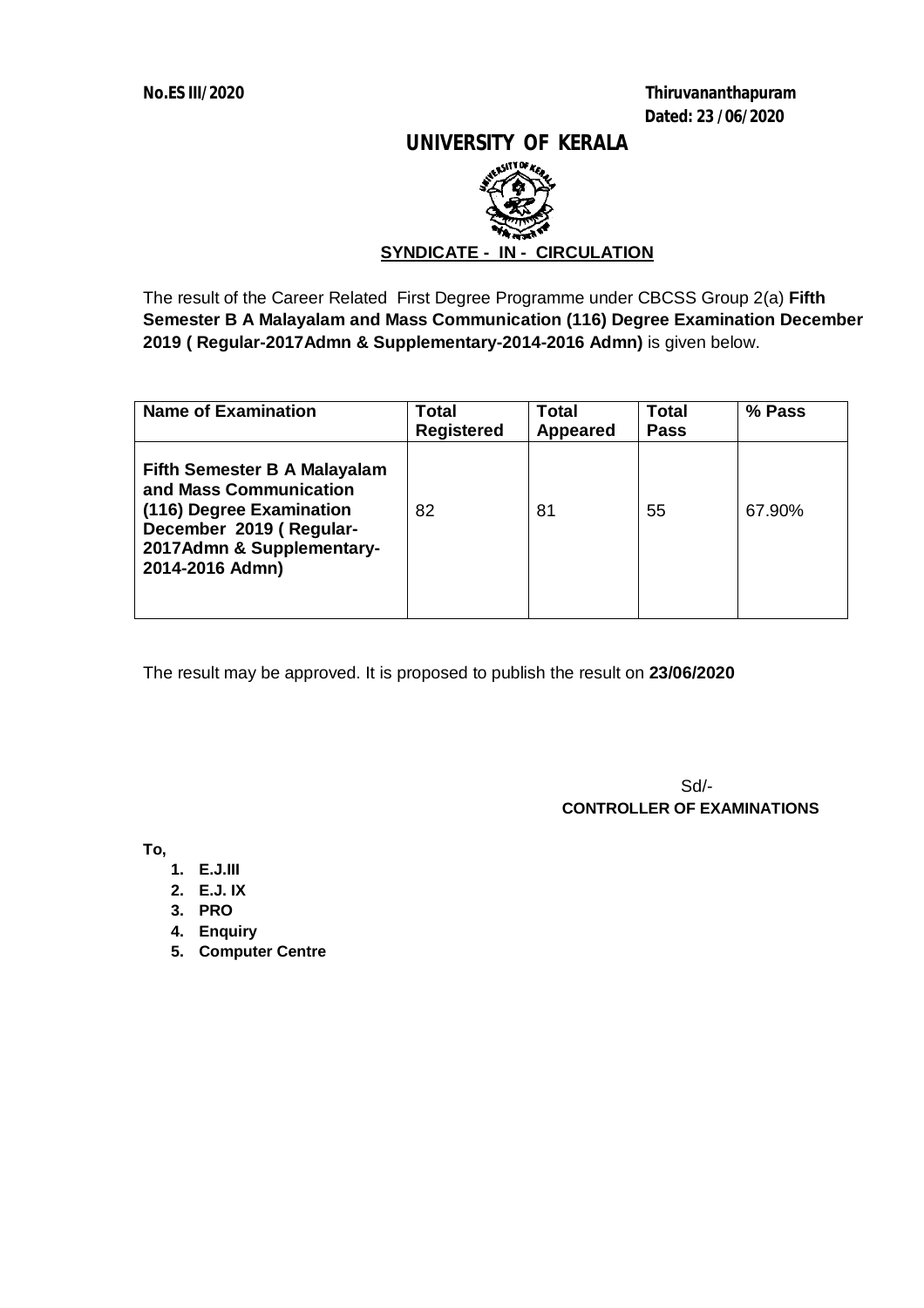**Not to be published before 23/06/2020**

**No. ESIII/2020**



# **UNIVERSITY OF KERALA**

# **NOTIFICATION**

- **1.** The following is the provisional list of Register Numbers of the successful candidates at The Career Related First Degree Programme Under CBCSS Group2(a**) Fifth Semester BA Malayalam and Mass Communication (116) Degree Examination December 2019( Regular-2017 Admn & Supplementary-2014-2016 Admn)** as declared by the Board of Examiners.
- 2. For the successful completion of a semester a student has to score a minimum SCPA of 4.00(E Grade). A minimum of 40% of marks (E Grade) is required for passing a course with a separate minimum of 40%(E Grade) for continuous Evaluation and End Semester Evaluation.
- 3. For 2015 Admission Candidates, a student has to score a minimum 35% marks each for ESE and CE for a course pass. However,40% in aggregate(CE+ESE) is required for a semester pass.
- 4. The last date for revaluation and scrutiny is 06**.07.2020**. Candidates should make use of draftmark list available in the university website for applying for revaluation. Application for scrutiny and revaluation should be submitted online only.

| <b>COURSE CODE</b> | <b>COURSE</b>                               |
|--------------------|---------------------------------------------|
| <b>MX 1541</b>     | NADODI VIJNJAANEEYAM                        |
| <b>MX 1542</b>     | KERALA SAMSKAARAM BHAGAM II                 |
| <b>MX 1543</b>     | NADAKAM, CHARITHRAM, PAADAM, PRAYOGAM       |
| <b>MX 1571</b>     | <b>RADIO PROGRAMME PRODUCTION</b>           |
| <b>MX 1572</b>     | <b>ITRODUCTION TO TELEVISION PRODUCTION</b> |
|                    | <b>OPEN COURSE</b>                          |

 **Sd/-**

 **CONTROLLER OF EXAMINATIONS**

**University Buildings, Thiruvananthapuram Date : 23/06/2020**